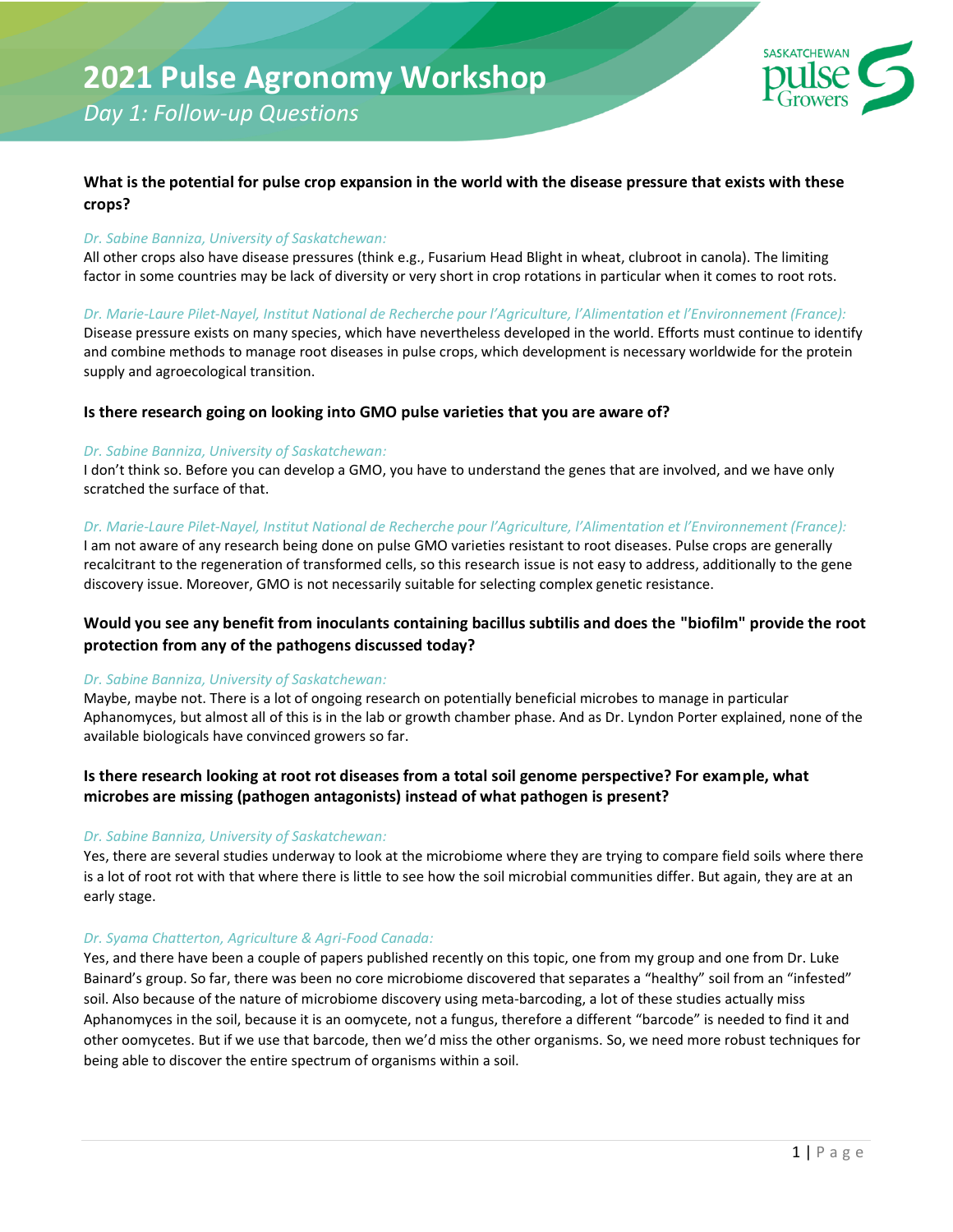## **2021 Pulse Agronomy Workshop**

*Day 1: Follow-up Questions*



#### **Regarding Fusarium spp., are they mainly spread through residue or are most soil-borne?**

#### *Dr. Sabine Banniza, University of Saskatchewan:*

They can be spread through residue and will survive in the soil as saprophytes on organic matter.

## **How applicable do you think the EVA (Evaluation of Aphanomyces risk) tool is for producers here in Western Canada?**

#### *Dr. Anne Moussart, Terres Inovia (France):*

The EVA tool has been developed using a database gathering information from 795 French fields with different inoculum potentials. French conditions are different from Canadian conditions, so the EVA tool is probably not adapted for producers in Canada.

## **It was mentioned that there is less impact of root rot disease today in France than 20 years ago. How long did it take for growers who stopped regularly growing peas to get comfortable to adopt them back as a regular part of their rotation?**

#### *Dr. Anne Moussart, Terres Inovia (France) &*

*Dr. Marie-Laure Pilet-Nayel, Institut National de Recherche pour l'Agriculture, l'Alimentation et l'Environnement (France):* It depends on the initial inoculum potential of their field, but about 15 years. In a heathy field soil, a minimum return frequency of 6 years is recommended in France to reduce the risk of diseases, in particular root diseases.

#### **How long are spores present in the soil for?**

#### *Dr. Syama Chatterton, Agriculture & Agri-Food Canada:*

There's no hard and fast number, but past research estimates 6 to 10+ years, and is dependent on soil conditions.

#### **Why is there higher seed production on canola stubble compared to cereal stubble?**

#### *Dr. Syama Chatterton, Agriculture & Agri-Food Canada:*

That appeared to be location-specific, as we didn't find the same result at the Lacombe and Saskatoon locations for this trial.

#### **If spring 2022 is dry again will a seed treatment on yellow pea be recommended to aid in Fusarium suppression?**

#### *Dr. Syama Chatterton, Agriculture & Agri-Food Canada:*

Yes, there are better results with seed treatments against Fusarium, but seed treatments only target the early seed stage. Late-season Fusarium root rot can still occur even with a seed treatment. However, some species of Fusarium often occur on seed, so a seed treatment at least help with infection that starts due to inoculum on seed.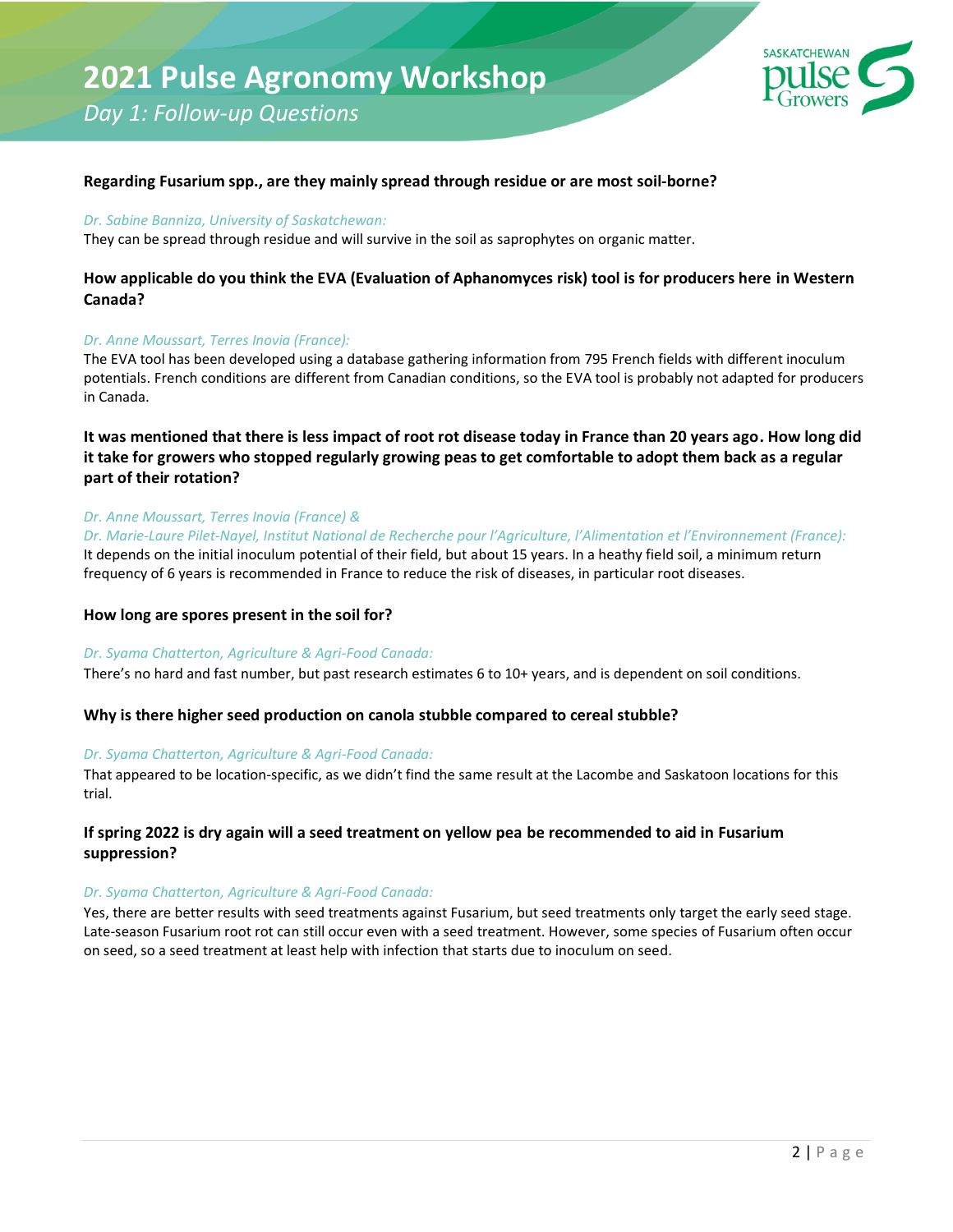*Day 1: Follow-up Questions*



Regarding the saturated vs. not saturated soil experiment: Do you know anything about how the microbiome **composition changes in general with the treatments you applied? Do you think this effect you observed with one pathogen but not the other could be due to differences in the abundances of particular members of the rhizosphere microbiome acting as potential inhibitors?**

#### *Dr. Syama Chatterton, Agriculture & Agri-Food Canada:*

In this case, the experiment was performed with autoclaved soil that presumably eliminates most microbes, and then reinoculated with Aphanomyces and/or Fusarium avenaceum. So, the microbiome would not have played a role in the results we found in this greenhouse experiment. Under field conditions, there are likely different microbes that perform better under wet vs. dry condition that maybe contributing to more or less disease under conducive or non-conducive conditions!

**As you are seeing some impacts with alternative pulses in rotation with some projects and sites - do you have any thoughts on the impact of soil fertility? Pulses in rotation may have better N and P in soils - could this impact plant health?**

#### *Dr. Syama Chatterton, Agriculture & Agri-Food Canada:*

Yes, this thought has crossed my mind - that some of the benefit we're seeing from including alternate pulses in a rotation may be due to residual N benefits. We have hundreds of soil samples collected and stored from these trials, and are just trying to find the time to process them all for nutrient and microbiome analysis.

**Are there any early indications of what soil characteristics might be contributing to the disease-suppressive soils?**

## *Dr. Syama Chatterton, Agriculture & Agri-Food Canada:*

This does appear to be microbiome-related, as we did see more disease develop when soils were autoclaved (sterilized) compared to non-sterilized. So, this would indicate that the suppression is due to biological factors. I have sent some of these soils to a colleague at NRC for analysis of the microbiome, and results are pending. I can say that the couple of soils showing this behaviour did not have a history of growing pulses, but both had a history of applying compost/manure to soils.

**With faba and chickpea being considered resistant to Aphanomyces, what impact do you think increasing these alternative pulse crops into rotation will have on root rot pressure as a whole given that they are all susceptible to Fusarium?** 

#### *Dr. Sabine Banniza, University of Saskatchewan:*

All pulse crops appear to be susceptible to Fusarium species, and these species obviously can infect the cereals as well. Therefore, replacing a chickpea or faba bean for a lentil or pea (both of which are also susceptible to the Fusariums) will probably not make a difference in terms of Fusarium pressure, unless certain strains of those Fusarium species are specialized, which is not very likely, at least with regard to the different pulse crops. With pea and lentil, you have to deal with Aphanomyces and Fusarium, with faba (probably) and chickpea you "only" have to deal with Fusarium.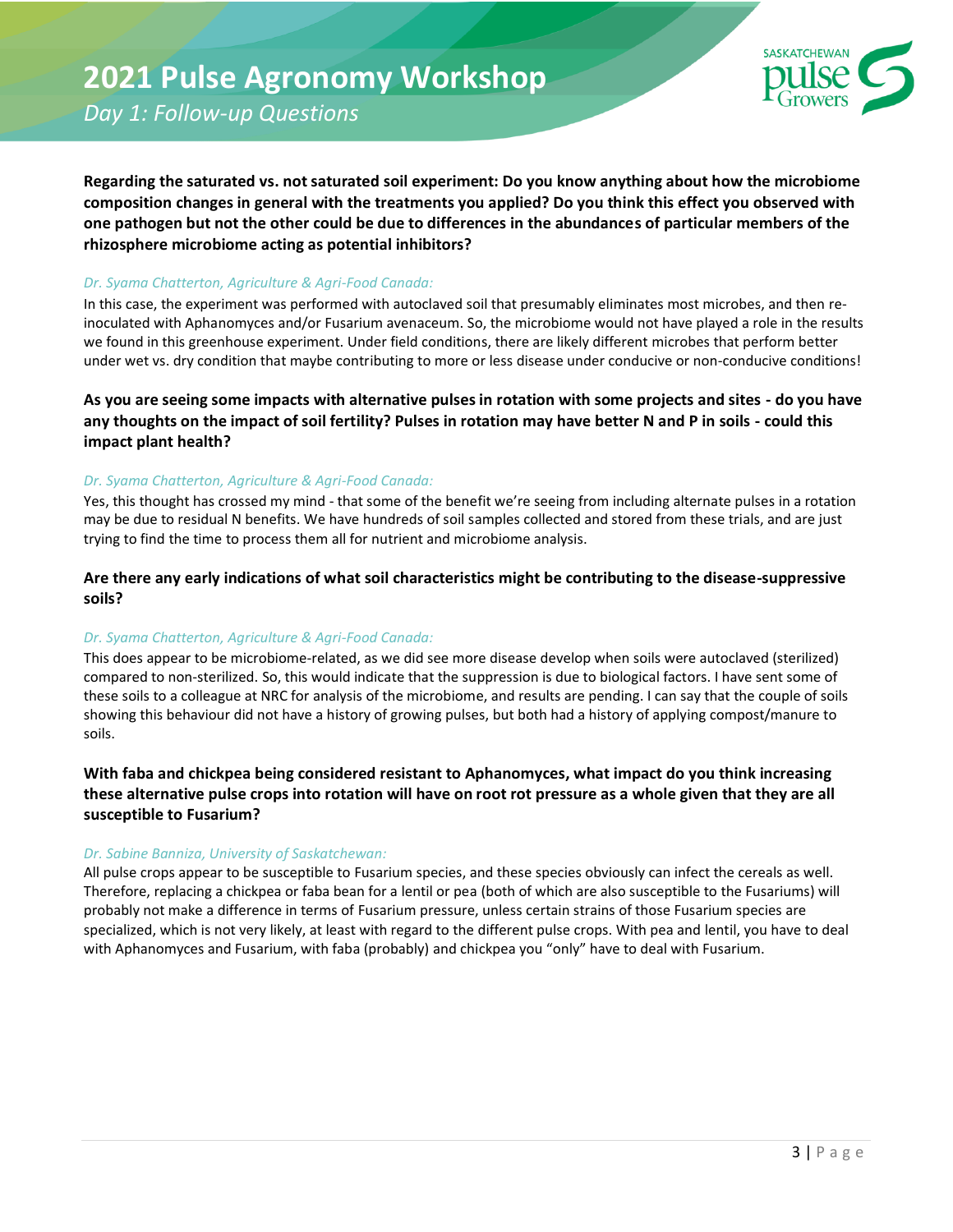# **2021 Pulse Agronomy Workshop**

*Day 1: Follow-up Questions*



#### **How many Aphanomyces races have been identified in Saskatchewan?**

#### *Dr. Sabine Banniza, University of Saskatchewan:*

So far, we have identified two pathotypes: the highly virulent pathotype I, which represents most of the isolates we tested, and a very few isolates of the less virulent pathotype III. However, there was a wide range of virulence among the isolates belonging to what we consider pathotype I, including isolates that were quite a bit more virulent than the international standard for pathotype I.

## **Dr. Porter mentioned different regions in the US having different key Fusarium spp. Is there any indication of localized differences also in Saskatchewan?**

#### *Dr. Sabine Banniza, University of Saskatchewan:*

I think the species spectrum of Saskatchewan and Alberta is fairly similar to that of North Dakota, probably based on cropping systems, soil, and climate. Whether we have regional differences here in Saskatchewan is a good question. It would not surprise me considering the differences in soils and climate. Dr. Chatterton has some data on that as we surveyed across soil zones for Aphanomyces root rot for her project, so maybe she can comment. Other than that, I don't think anybody has looked at that in detail.

#### *Dr. Syama Chatterton, Agriculture & Agri-Food Canada:*

In the root rot surveys where we were looking at Fusarium species, we did see differences on a provincial scale, e.g., there was more *F. graminearum* and *F. culmorum* in Manitoba and Saskatchewan, and very little in Alberta, and this has to do with higher FHB prevalence in these provinces. We did also find some differences in prevalence of other species, like higher % prevalence of *F. solani* and *F. redolens* and *F. oxysporum* in Saskatchewan than in Alberta, in some years. However, I did not look into localized regional differences in Alberta or Saskatchewan by soil zone or climate, but it is entirely possible that this could occur. It may be time to revisit that data and re-analyze by soil zone!

## **Regarding the "cost prohibitive" seed treatment that worked for Aphanomyces - how expensive is it and will it possibly come down in price (patent expires)?**

#### *Dr. Lyndon Porter, USDA Agricultural Research Service:*

The active ingredient in the seed treatment that has shown the best efficacy against Aphanomyces root rot is hymexazol. I am not sure why it is so expensive to produce, but the cost has not come down in years and is therefore not anticipated to come down in the future. I am not aware of any patent that is expiring. The product is used to manage Aphanomyces root rot on beets under the brand name Tachigaren 70WP. Beet seed is small enough that it is not cost prohibitive to treat large amounts of beet seed with the product. Last time I calculated the cost for peas it was well over \$1,000 to treat 100 pounds of seed. The current price for 250 milligrams of hymexazol is around \$383.

## **What are the soil levels that would be associated with higher risk for pulses nematodes? What are the cut-off growers can use for deciding whether fields are higher risk? Is there anything that can be done to control nematodes?**

#### *Dr. Lyndon Porter, USDA Agricultural Research Service:*

Field research still needs to be conducted to determine economic threshold levels associated with each parasitic nematode species impacting the different pulse crops in the US. In North Dakota, our principal pea production area in the US, seven plant parasitic nematodes species have been found to impact the peas. Each species would likely have a different economic impact level. In greenhouse studies, it was determined that three nematodes (Pratylenchus neglectus, Pratylenchus thornei and Paratylenchus hamatus) impacting pea and lentil production in Idaho reduced plant height in comparison with controls an average of 50 to 70% when the soil was infested with 500 nematodes per 250 grams of soil. *(continues on next page)*